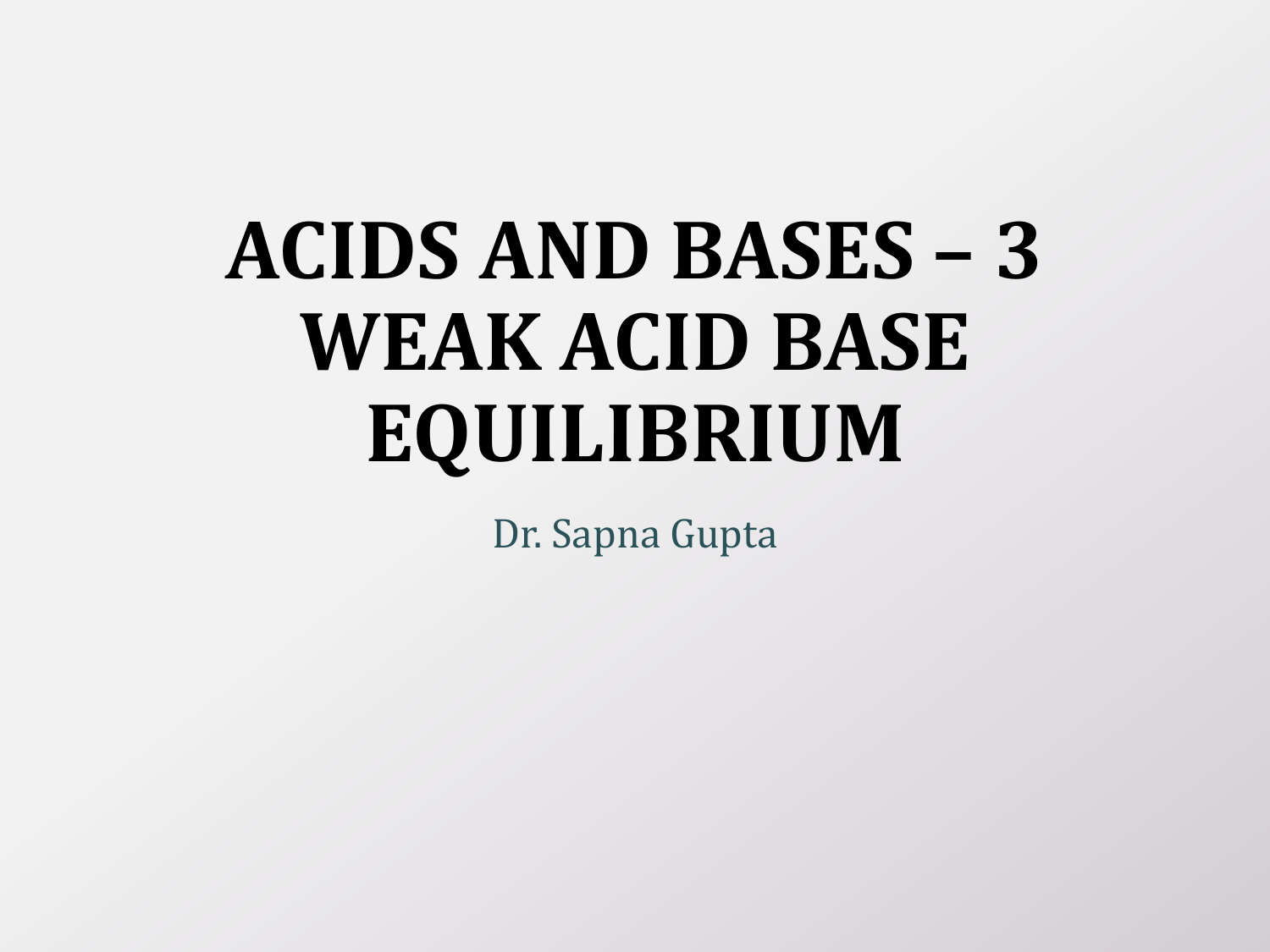### **ACID BASE EQUILIBRIUM**

Acid base **equilibrium** occurs when we deal with **weak acids and bases**. We can write an acid equilibrium reaction for the generic acid, HA.

$$
HA(aq) + H2O(l) \implies H3O+(aq) + A-(aq)
$$

Acetic acid is a weak acid. It reacts with water as follows (HA =  $\mathrm{HC_2H_3O_2)}$ 

$$
HC_2H_3O_2(aq) + H_2O(l) \implies H_3O^+(aq) + C_2H_3O_2(aq)
$$

Equilibrium constant,  $K_{c\prime}$  can be calculated as in any equilibria (products over reactants); however here  $K_c$  is referred to as  $K_a$  as it is specific for acids. Liquid water is not part of the equilibrium as water has no concentration.

$$
K_{a} = \frac{\left[H_{3}O^{+}\right]\left[A^{-}\right]}{\left[HA\right]}
$$

Note: the higher the  $K_a$  value – the more the concentration of hydronium ion and the stronger the acid.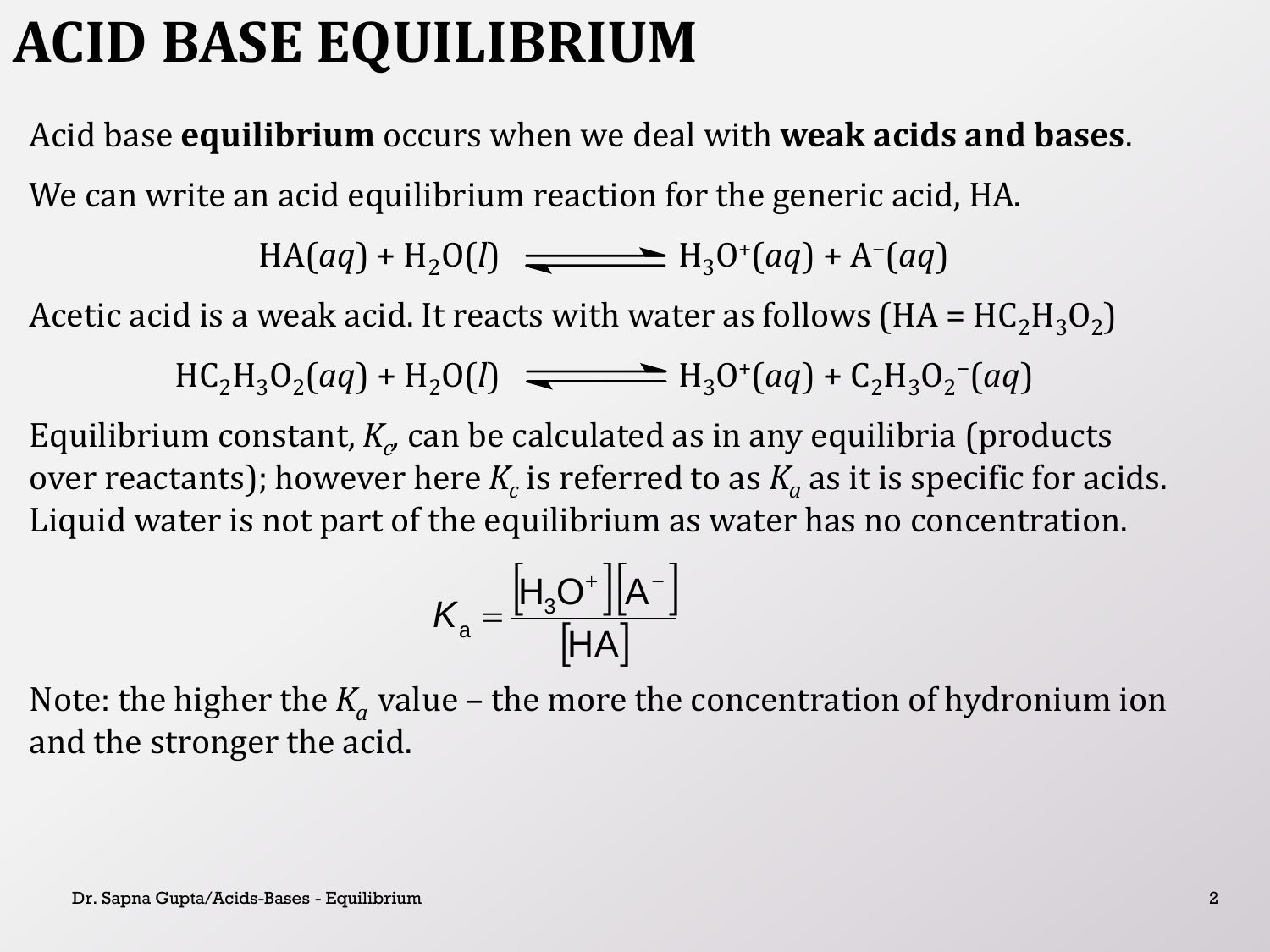# **FOR SOME ACIDS Ka**

| <b>Acid-Ionization Constants at 25°C*</b><br><b>Table 16.1</b> |                     |                       |  |  |  |
|----------------------------------------------------------------|---------------------|-----------------------|--|--|--|
| <b>Substance</b>                                               | Formula             | $K_{a}$               |  |  |  |
| Acetic acid                                                    | $HC_2H_3O_2$        | $1.7 \times 10^{-5}$  |  |  |  |
| Benzoic acid                                                   | $HC_7H_5O_2$        | $6.3 \times 10^{-5}$  |  |  |  |
| Boric acid                                                     | $H_3BO_3$           | $5.9 \times 10^{-10}$ |  |  |  |
| Carbonic acid                                                  | $H_2CO_3$           | $4.3 \times 10^{-7}$  |  |  |  |
|                                                                | $HCO3$ <sup>-</sup> | $4.8 \times 10^{-11}$ |  |  |  |
| Cyanic acid                                                    | <b>HOCN</b>         | $3.5 \times 10^{-4}$  |  |  |  |
| Formic acid                                                    | HCHO <sub>2</sub>   | $1.7 \times 10^{-4}$  |  |  |  |
| Hydrocyanic acid                                               | <b>HCN</b>          | $4.9 \times 10^{-10}$ |  |  |  |
| Hydrofluoric acid                                              | <b>HF</b>           | $6.8 \times 10^{-4}$  |  |  |  |
| Hydrogen sulfate ion                                           | HSO <sub>4</sub>    | $1.1 \times 10^{-2}$  |  |  |  |
| Hydrogen sulfide                                               | $H_2S$              | $8.9 \times 10^{-8}$  |  |  |  |
|                                                                | $HS^-$              | $1.2 \times 10^{-13}$ |  |  |  |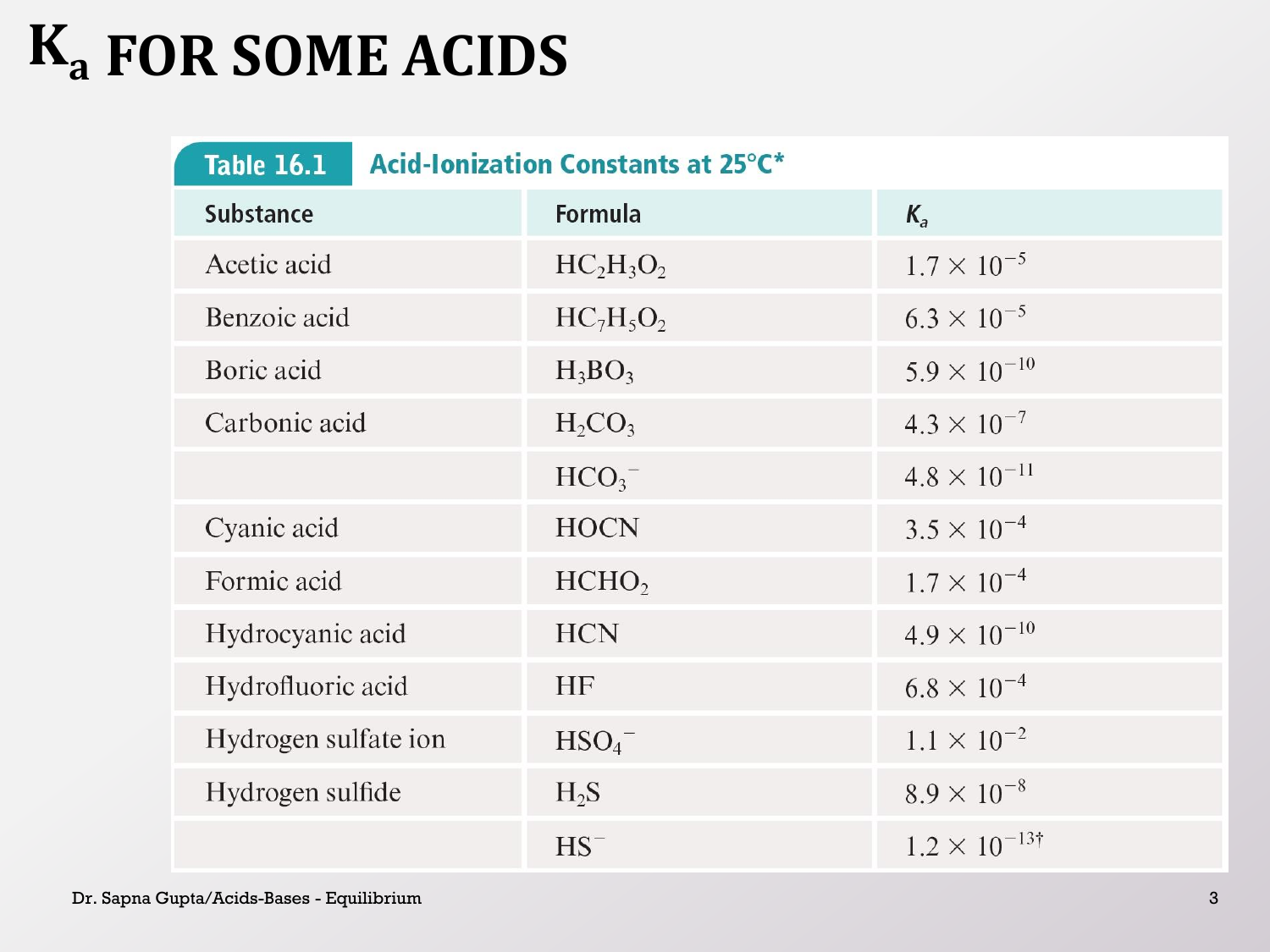#### **EXAMPLE: QUICK CHECK: K<sub>a</sub> FOR SOME ACIDS**

You have prepared dilute solutions of equal molar concentrations of  $\mathrm{HC}_2\mathrm{H}_3\mathrm{O}_2$  (acetic acid),  $\mathrm{HNO}_2$ , HF, and HCN. Rank the solutions from the highest pH to the lowest pH. Use data table given before or your text book.

#### **Solution:**

| Acid             | $K_a$                 | pH            |
|------------------|-----------------------|---------------|
| <b>HF</b>        | $6.8 \times 10^{-4}$  | highest       |
| HNO <sub>2</sub> | $4.5 \times 10^{-4}$  |               |
| $HC_2H_3O_2$     | $1.7 \times 10^{-5}$  |               |
| <b>HCN</b>       | $4.9 \times 10^{-10}$ | <b>lowest</b> |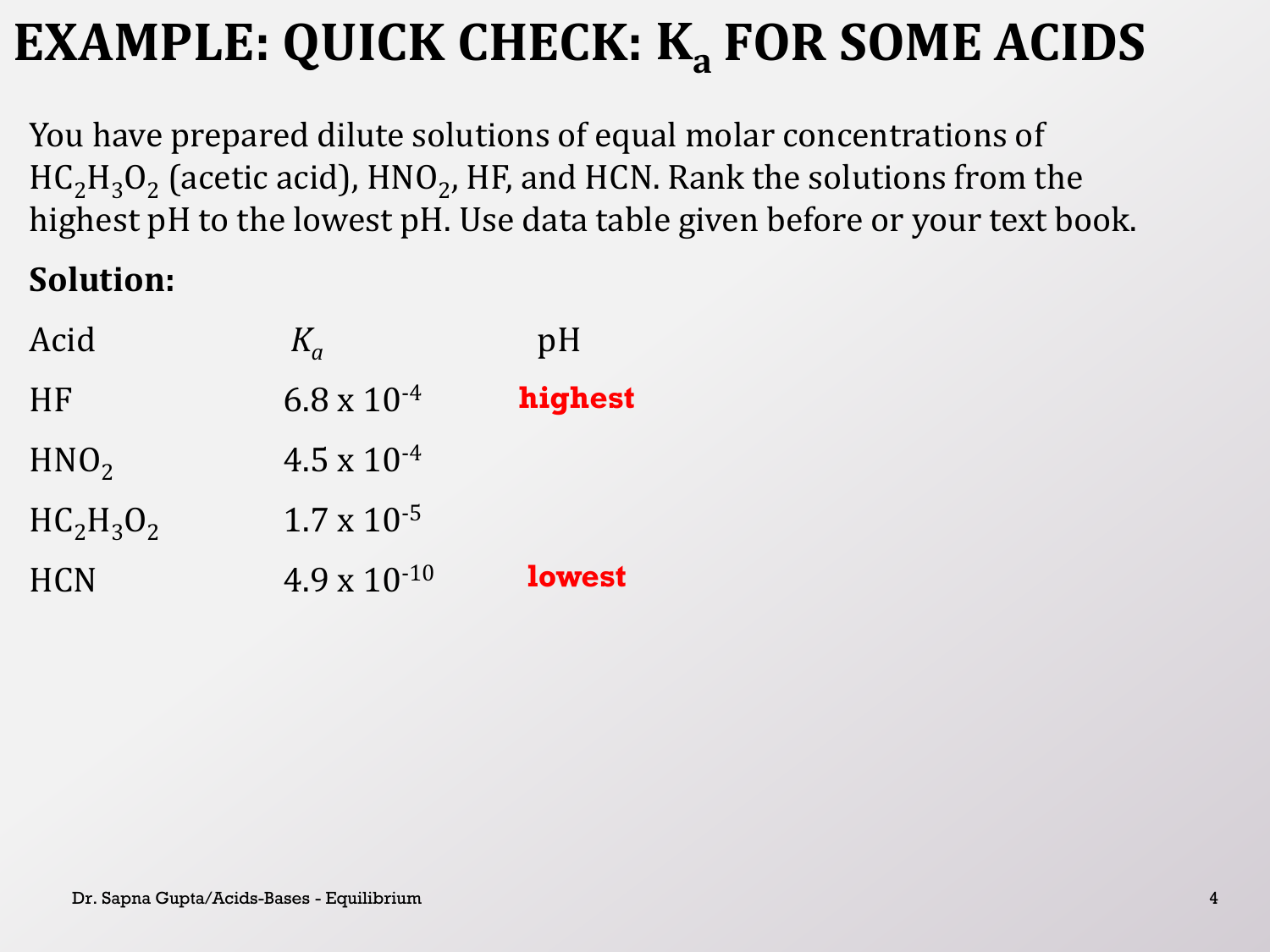# **CALCULATIONS USING Ka**

- Given the  $K_a$  values and concentrations of acids, one can calculate the concentrations of all ions at equilibrium, and then pH of the acid.
- Remember for weak acids and bases, the ionization is not complete, so not all the hydronium ions will be in solution.
- If the pH of the solution is given then *x* can be calculated from it.
- These setup is similar to equilibrium setup.

|             | HA(aq)    | H <sub>2</sub> O(l) | $H_3O^+(aq)$ $A^-(aq)$ |      |
|-------------|-----------|---------------------|------------------------|------|
| Initial     |           |                     |                        |      |
| Change      | $-X$      |                     | $+X$                   | $+X$ |
| Equilibrium | $C_1 - X$ |                     |                        |      |

• For the equilibrium conc. of  $C_1$  ( $C_1$ -x); x can usually be ignored because in weak acids and bases "x" is very small. To know when to ignore x use the equation shown. If the percent is less than 5% then ignore x.

$$
5\% \leq \frac{x}{C_i} \times 100
$$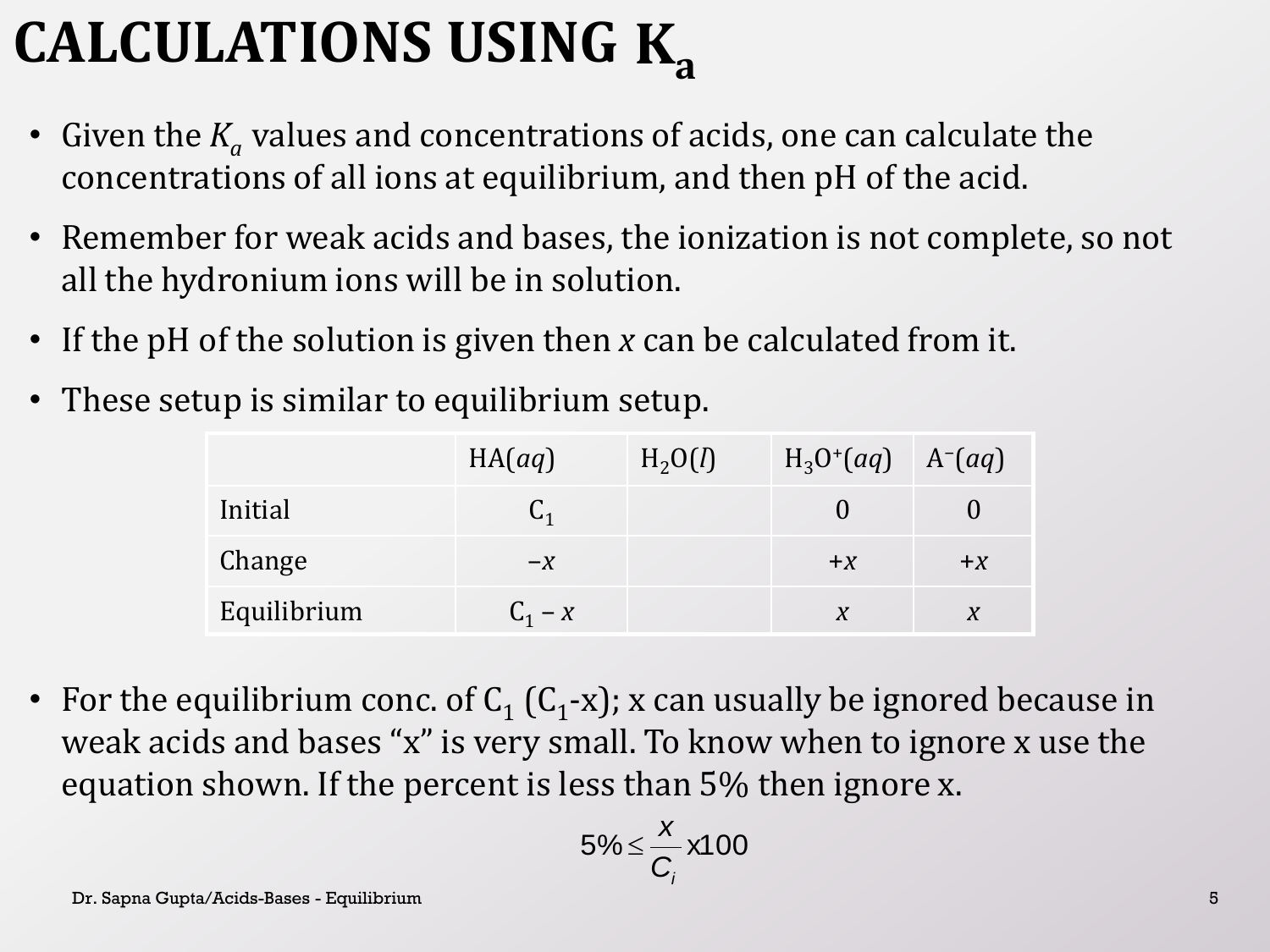### **EXAMPLE: CALCULATING pH**

Calculate the pH of a 0.18 *M* solution of a weak acid that has  $K_a = 9.2 \times 10^{-6}$ .

**Solution:**  $HA(aq) \longrightarrow H^+(aq) + A^-(aq)$  $Initial$   $0.18 M$  0 0 Change  $-x$   $+x$   $+x$ At Eq.  $0.18-x$  x x Ignore –x for equilibrium conc. Check % ionization  $M - x$ *x x*  $\overline{\phantom{0}}$  $^{-6}$  = 0.18  $9.2 \times 10^{-6}$  $(x)(x)$ *M x* 0.18  $9.2\,$  x  $\,10^{-6}$ *2*  $^{-6}$  = 1.3  $\times$  10<sup>-3</sup>  $M = x$  $\overline{\phantom{0}}$ 

$$
\frac{1.3 \times 10^{-3} M}{0.18 M} \times 100 = 0.72\% \qquad 0.72\% < 5\%
$$
  
pH = -log(1.3 x 10<sup>-3</sup> M) = 2.89

Dr. Sapna Gupta/Acids-Bases - Equilibrium 6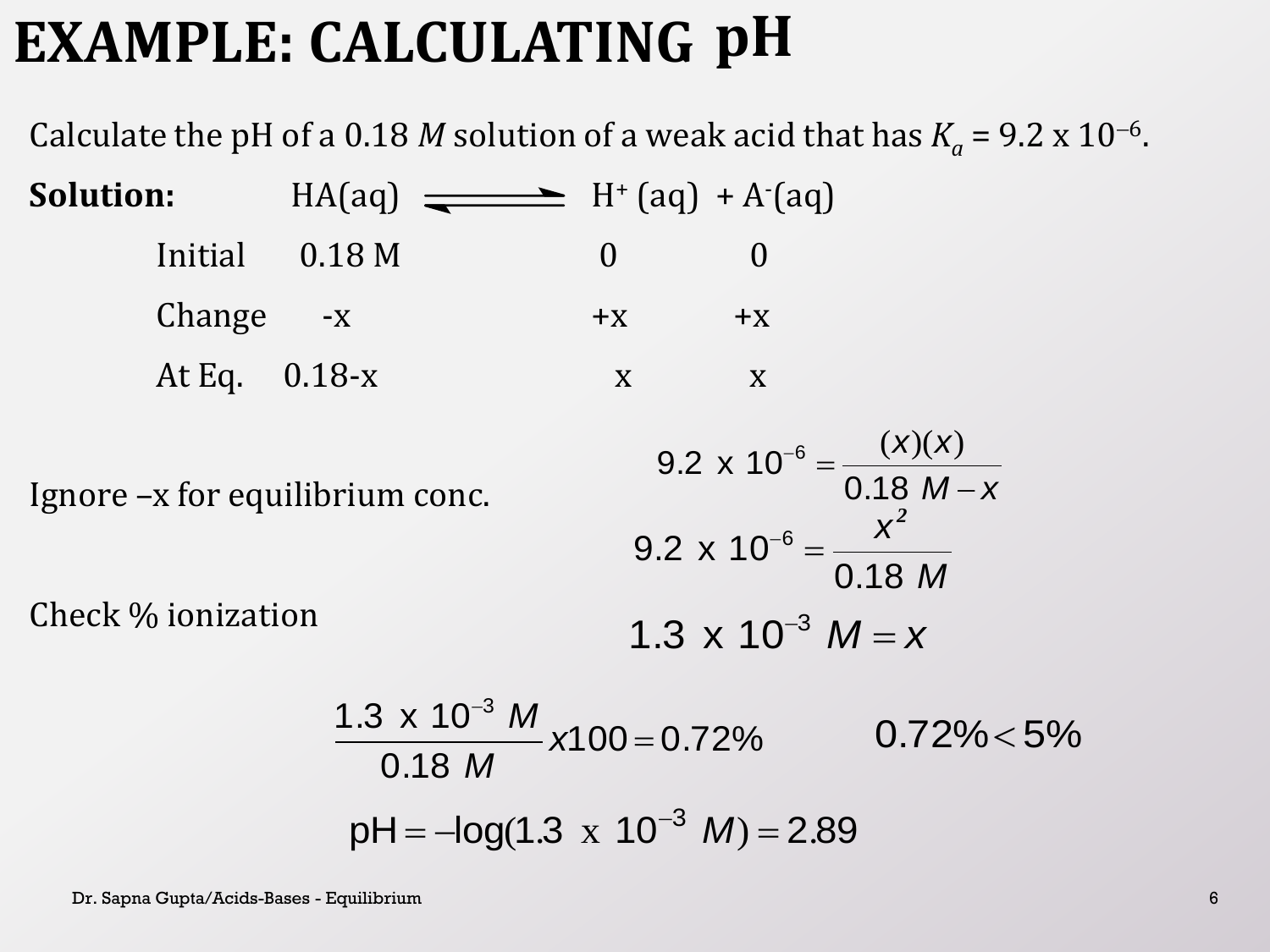# **EXAMPLE: CALCULATING pH**

Para−hydroxybenzoic acid is used to make certain dyes. What are the concentrations of this acid, of hydronium ion, and of para−hydroxybenzoate ion in a **0.200 M** aqueous solution at 25°C? What is the pH of the solution and the degree of ionization of the acid? The *K<sup>a</sup>* of this acid is **2.6 × 10<sup>−</sup><sup>5</sup>** .

| <b>Solution</b> : (use HA as a generic acid)                                                    |    |
|-------------------------------------------------------------------------------------------------|----|
| $H_3O^+ + A^-$<br>$HA + H2O$                                                                    | Ir |
|                                                                                                 |    |
|                                                                                                 | Ė  |
| $K_{\rm a} = \frac{[H_{\rm a}O^+] [A^-]}{[HA]}$<br>$2.6 \times 10^{-5} = \frac{x^2}{0.200 - x}$ |    |
| $\frac{0.200}{2.6 \times 10^{-5}}$ > 1000, so 0.200 - x $\approx$ 0.200                         |    |
| $K_{\rm a} = \frac{x^2}{0.200}$                                                                 |    |
| $5.2 \times 10^{-6} = x^2$                                                                      |    |

|                | $HA(aq) +$  | $H_2O(l)$ | $H_3O^+(aq) +  A^-(aq)$ |       |
|----------------|-------------|-----------|-------------------------|-------|
| <b>Initial</b> | 0.200       |           |                         |       |
| Change         | $-X$        |           | $+ x$                   | $+ x$ |
| Equilibrium    | $0.200 - x$ |           | X                       | X     |

$$
x = 2.3 \times 10^{-3} = [H_3O^+]
$$
  
 pH = -log [H\_3O^+] = -log(2.3 \times 10^{-3})  
 pH = 2.64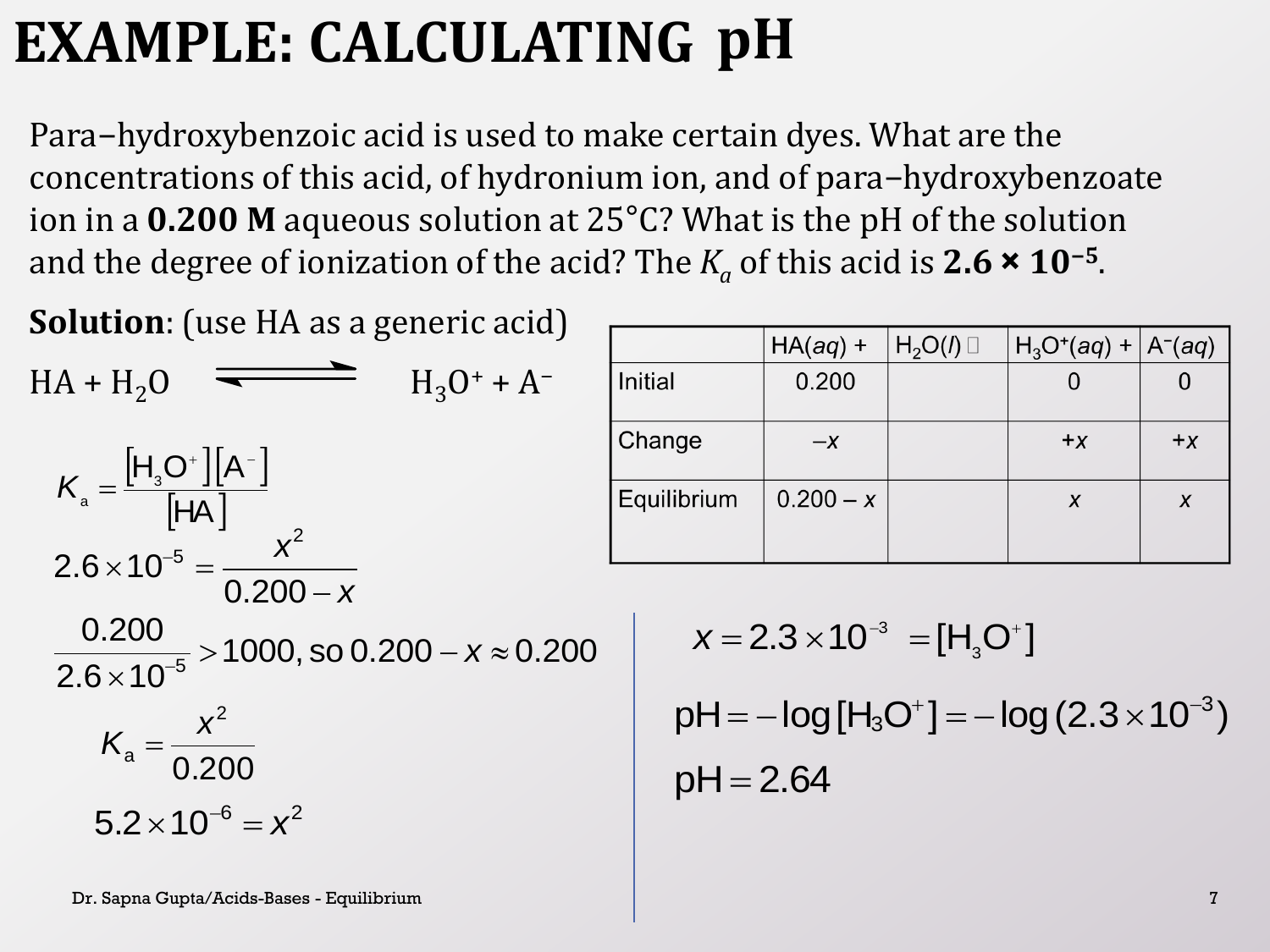#### **EXAMPLE: CALCULATING K<sub>a</sub>, % IONIZATION**

Sore-throat medications sometimes contain the weak acid phenol,  $HC_6H_5O$ . A **0.10** *M* solution of phenol has a pH of **5.43** at 25°C.

a) What is the acid−ionization constant, *K<sup>a</sup>* , for phenol at 25°C?

b) What is the degree of ionization?

#### **Solution:**

|             | $HC_6H_5O(aq) +$ | $H_2O(l)$ | $H_3O^+(aq) + C_6H_5O^-(aq)$ |      |
|-------------|------------------|-----------|------------------------------|------|
| Initial     | 0.10             |           |                              |      |
| Change      | $-X$             |           | $+X$                         | $+X$ |
| Equilibrium | $0.10 - x$       |           | $\boldsymbol{X}$             |      |

If  $pH = 5.43$  then  $[H_3O^+] = 3.7 \times 10^{-6}$   $M = x = [C_6H_5O^-]$ .

 $[HC_6H_5O] = 0.10 - x = 0.10$  *M. (x is a very small amount so it's subtraction from the original conc. will give almost the same original conc.)*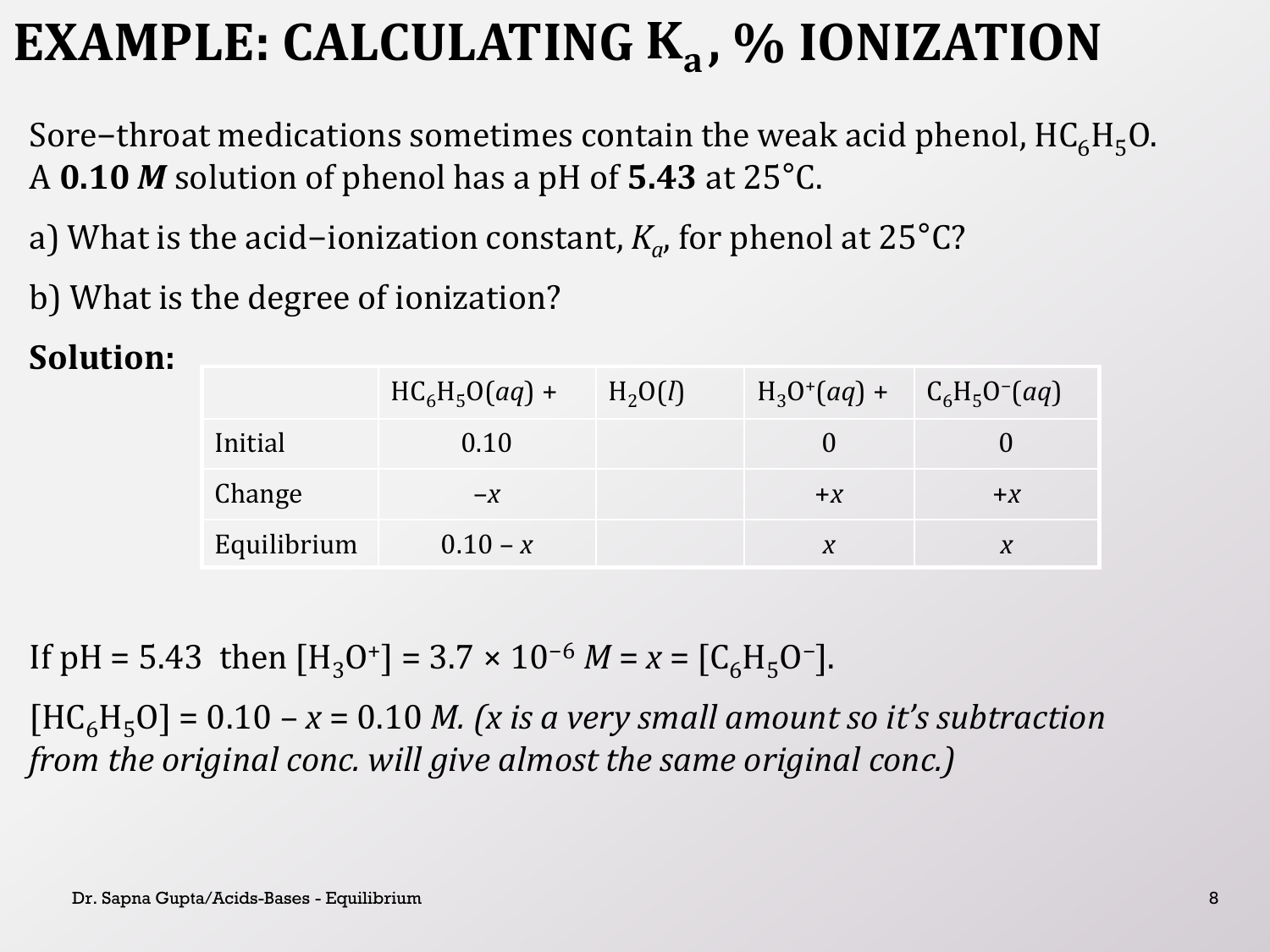#### **EXAMPLE…CONTD…**

 $HC_6H_5O + H_2O$   $\rightleftharpoons H_3O^+ + C_6H_5O^ [HC_6H_5O] = 0.10 M$   $[H_3O^+] = [C_6H_5O^-] = 3.7 \times 10^{-6} M$ Once we have all the values we can calculate *K<sup>a</sup>* .

$$
K_{\rm a} = \frac{\left[H_{\rm 3}O^+\right]\left[C_{\rm 6}H_{\rm 5}O^-\right]}{\left[HC_{\rm 6}H_{\rm 5}O\right]}
$$

$$
K_{\rm a} = \frac{(3.7 \times 10^{-6})^2}{0.10}
$$

$$
K_{\rm a} = 1.4 \times 10^{-10}
$$

Degree of ionization is ratio of ionized to original concentrations.

Degree of ionization 
$$
=
$$
  $\frac{x}{0.10} = \frac{3.7 \times 10^{-6}}{0.10}$   
Degree of ionization  $= 3.7 \times 10^{-5}$ 

Percent ionization =  $3.7 \times 10^{-3}\%$  or 0.0037%

Dr. Sapna Gupta/Acids-Bases - Equilibrium 9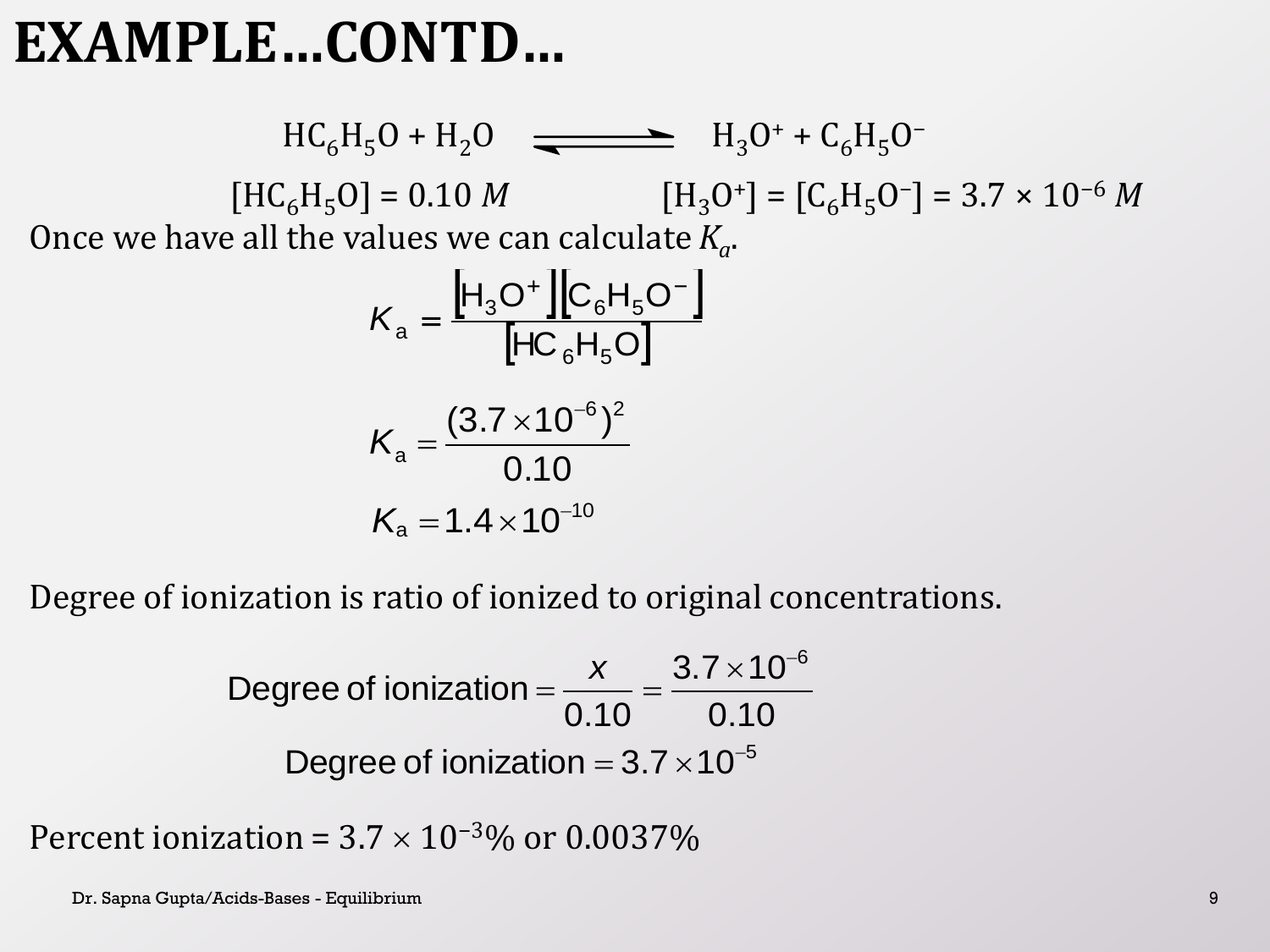## **CALCULATING pH FOR WEAK BASES**

- The degree to which a weak base ionizes depends on
	- the concentration of the base.
	- the equilibrium constant for the ionization called the base ionization constant, *Kb* .

$$
B(aq) + H2O(l) \longrightarrow HH+ + OH-(aq)
$$

$$
Kb = \frac{[HB^{+}][OH^{-}]}{[B]}
$$

- Solving for x gives the hydroxide ion conc. not the hydronium ion conc., so one more calculation is needed to get the pH – calculate  $\mathrm{[H_3O^{+}]}$  using  $K_{w^{+}}$
- Example of some weak base equations:

Ammonia becomes ammonium ion:  $NH_3$ +  $H_2O \rightarrow NH_4$ <sup>+</sup> + OH<sup>-</sup> Ethylamine becomes ethyl ammonium ion:  $C_2H_5NH_2 + H_2O \rightarrow C_2H_5NH_3^+ + OH^-$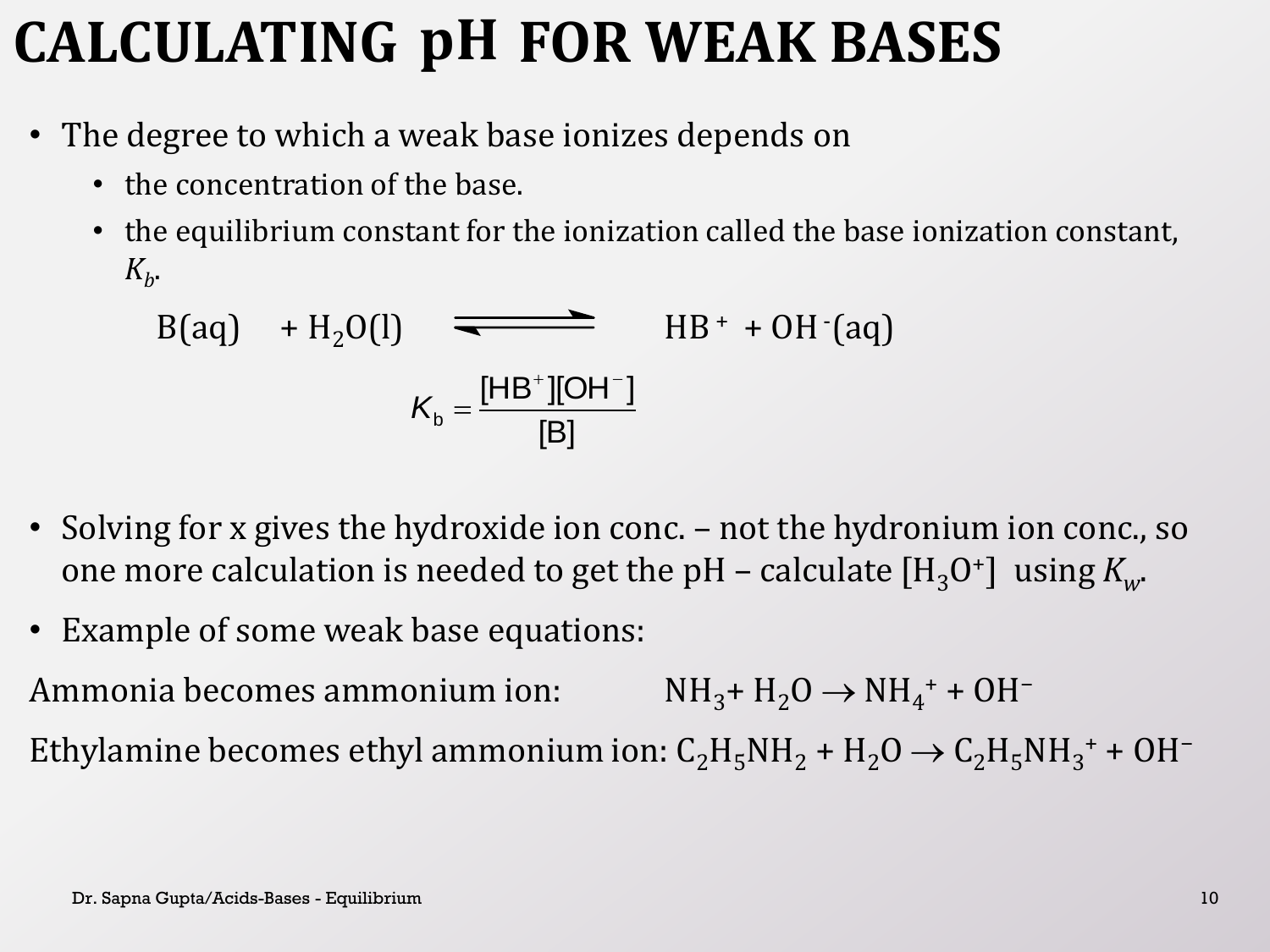# SOME  $K_b$  FOR WEAK BASES

| <b>TABLE 16.7</b> |                 | Ionization Constants of Some Weak Bases at 25°C                                                                  |                       |
|-------------------|-----------------|------------------------------------------------------------------------------------------------------------------|-----------------------|
| Name of Base      | Formula         | Structure                                                                                                        | $K_{\rm b}$           |
| Ethylamine        | $C_2H_5NH_2$    | $\begin{array}{c}\text{CH}_3\text{--CH}_2\text{--}\overset{\star}{\text{N--H}}\\ \text{+}\\ \text{H}\end{array}$ | $5.6 \times 10^{-4}$  |
| Methylamine       | $CH_3NH_2$      | $\begin{array}{c}\text{CH}_3\text{---}\ddot{\text{N}}\text{---}\text{H}\\\text{H}\end{array}$                    | $4.4 \times 10^{-4}$  |
| Ammonia           | NH <sub>3</sub> | $H - N - H$                                                                                                      | $1.8 \times 10^{-5}$  |
| Pyridine          | $C_5H_5N$       |                                                                                                                  | $1.7 \times 10^{-9}$  |
| Aniline           | $C_6H_5NH_2$    | $\ddot{N}-H$                                                                                                     | $3.8 \times 10^{-10}$ |
| Urea              | $H_2NCONH_2$    | $H - \ddot{N}$<br><sup>-H</sup>                                                                                  | $1.5 \times 10^{-14}$ |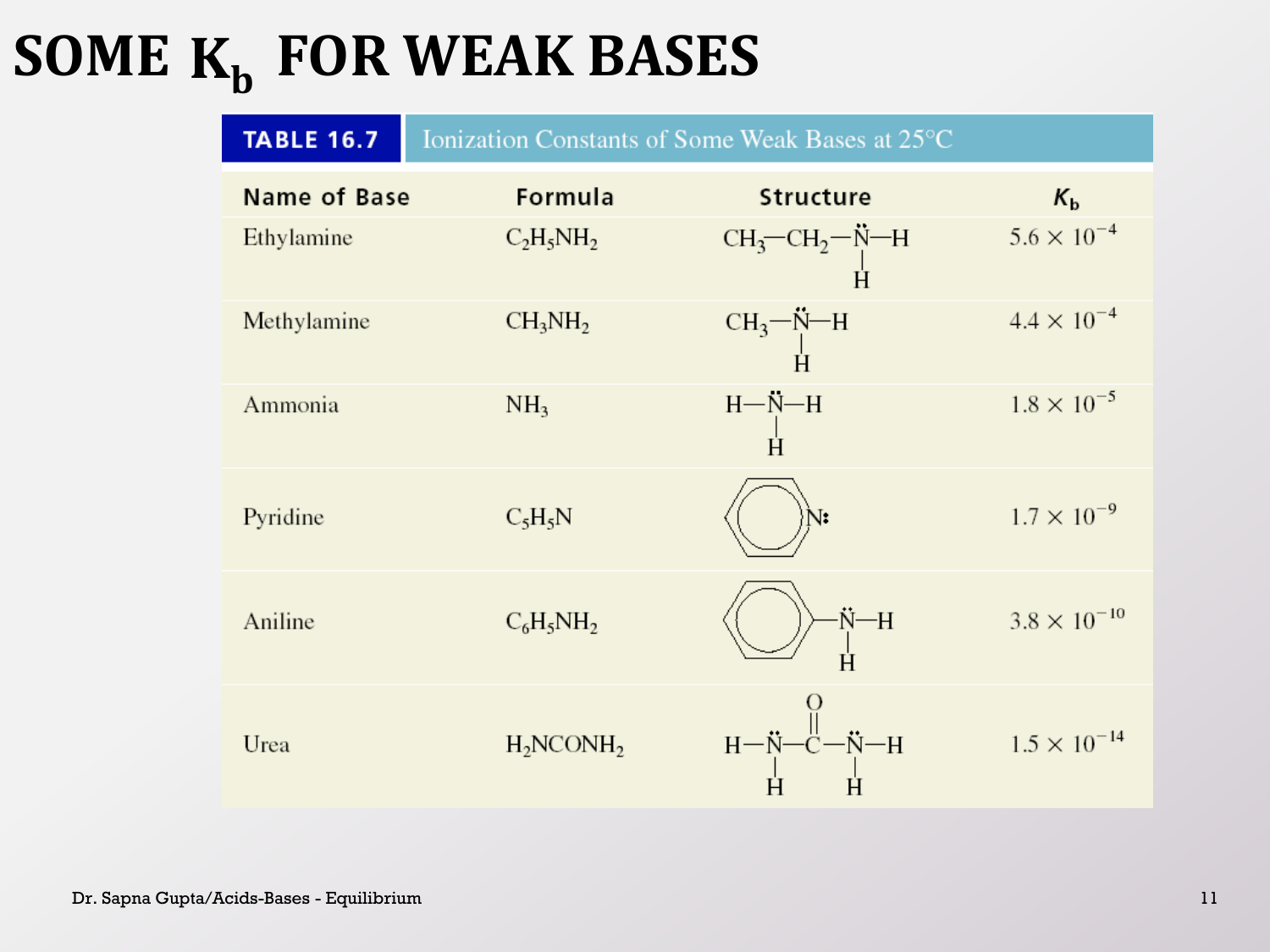# **EXAMPLE: USING pH TO CALCULATE**  $K_b$

Determine the  $K_b$  of a weak base if a 0.50 *M* solution of the base has a pH of 9.59 at 25°C.

#### **Solution**:

 $pOH = 14.00 - 9.59 = 4.41$  $B(aq) + H_2O(l)$   $\longrightarrow$   $HB^+(aq) + OH^-(aq)$ Initial 0.050 M Change -3.89 x 10<sup>-5</sup> M  $+3.89$  x 10<sup>-5</sup> M  $+3.89$  x 10<sup>-5</sup> M Eq. conc  $0.050^*$  3.89 x 10<sup>-5</sup> M 3.89 x 10<sup>-5</sup> M .  $[OH^-] = 10^{-4.41} = 3.89 \times 10^{-5} M$ 

\* 3.89 x 10-5 M is too small – so it does not have to be subtracted

$$
K_b = \frac{\text{[HB^+][OH^-]}}{\text{[B]}}
$$
  

$$
K_b = \frac{(3.89 \times 10^{-5} \text{ M})2}{0.50 \text{ M}} = 3.0 \times 10^{-9}
$$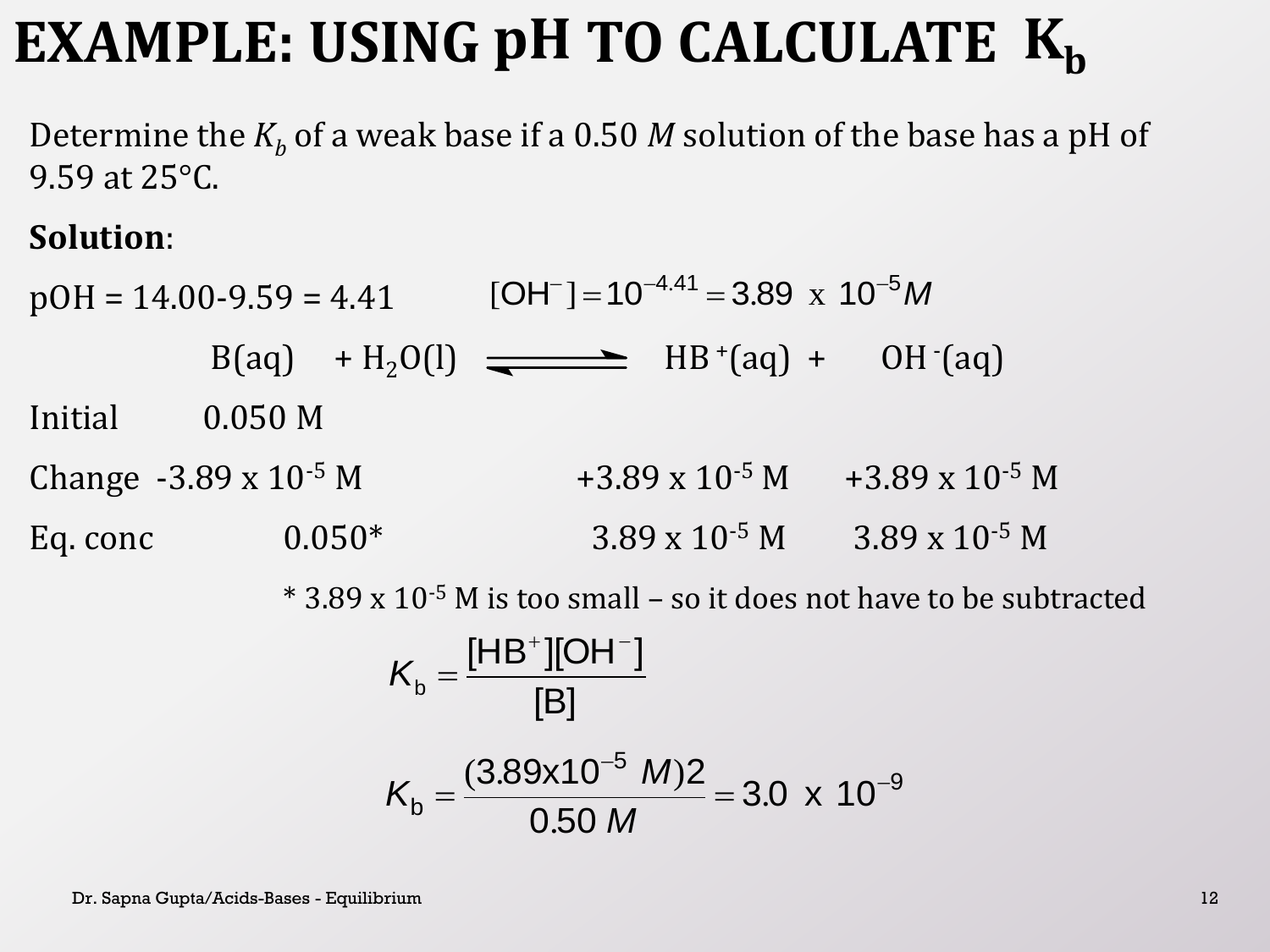## **POLYPROTIC ACIDS**

A polyprotic acid has more than one acidic proton—for example,  $\rm H_2SO_4$ ,  $H_2SO_3$ ,  $H_2CO_3$ ,  $H_3PO_4$ .

These acids have successive ionization reactions with  $K_{a1}$ ,  $K_{a2}$ , ...

The calculations of the pH includes ionization of all the protons and then adding all the concentrations to calculate the final pH.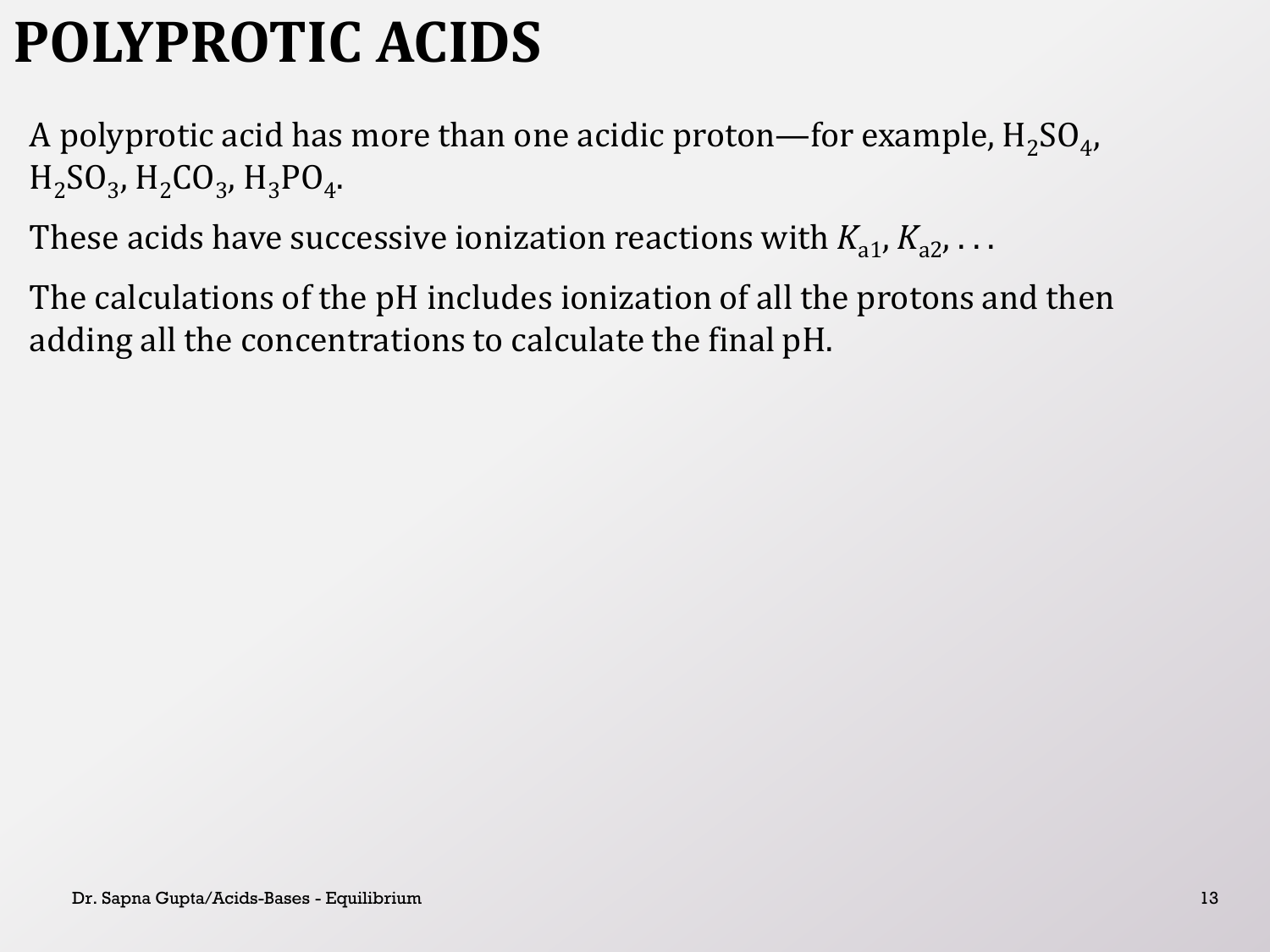# **SOME K<sub>a</sub>S FOR POLYPROTIC ACIDS**

| <b>TABLE 16.8</b><br>Ionization Constants for Some Diprotic and Polyprotic Acids at 25°C |                                |                                                           |                                           |                                            |                       |
|------------------------------------------------------------------------------------------|--------------------------------|-----------------------------------------------------------|-------------------------------------------|--------------------------------------------|-----------------------|
| <b>Name of Acid</b>                                                                      | Formula                        | Structure                                                 | $K_{a_1}$                                 | $K_{a_2}$                                  | $K_{a_2}$             |
| Sulfuric acid                                                                            | H <sub>2</sub> SO <sub>4</sub> | $H-O-\frac{1}{2}$ -O-H                                    | Very large $1.3 \times 10^{-2}$           |                                            |                       |
| Oxalic acid                                                                              | $H_2C_2O_4$                    | B-O-C-C-O-H $6.5 \times 10^{-2}$ $6.1 \times 10^{-5}$     |                                           |                                            |                       |
| Sulfurous acid                                                                           | $H_2SO_3$                      | $rac{0}{H-O-S-O-H}$                                       | $1.3 \times 10^{-2}$ $6.3 \times 10^{-8}$ |                                            |                       |
| Ascorbic acid (vitamin C)                                                                | $H_2C_6H_6O_6$                 | $H$ -O<br>$O-H$<br>H<br><b>CHOH</b><br>CH <sub>2</sub> OH |                                           | $8.0 \times 10^{-5}$ $1.6 \times 10^{-12}$ |                       |
| Carbonic acid                                                                            |                                | $O-H$<br>$H-O$                                            |                                           | $4.2 \times 10^{-7}$ $4.8 \times 10^{-11}$ |                       |
| Hydrosulfuric acid*                                                                      | $H_2CO_3$<br>$H_2S$            | $H-S-H$                                                   |                                           | $9.5 \times 10^{-8}$ $1 \times 10^{-19}$   |                       |
| Phosphoric acid                                                                          | $H_3PO_4$                      | $H - O - P - O - H$<br>$\frac{1}{2}$<br>Ĥ                 |                                           | $7.5 \times 10^{-3}$ $6.2 \times 10^{-8}$  | $4.2 \times 10^{-13}$ |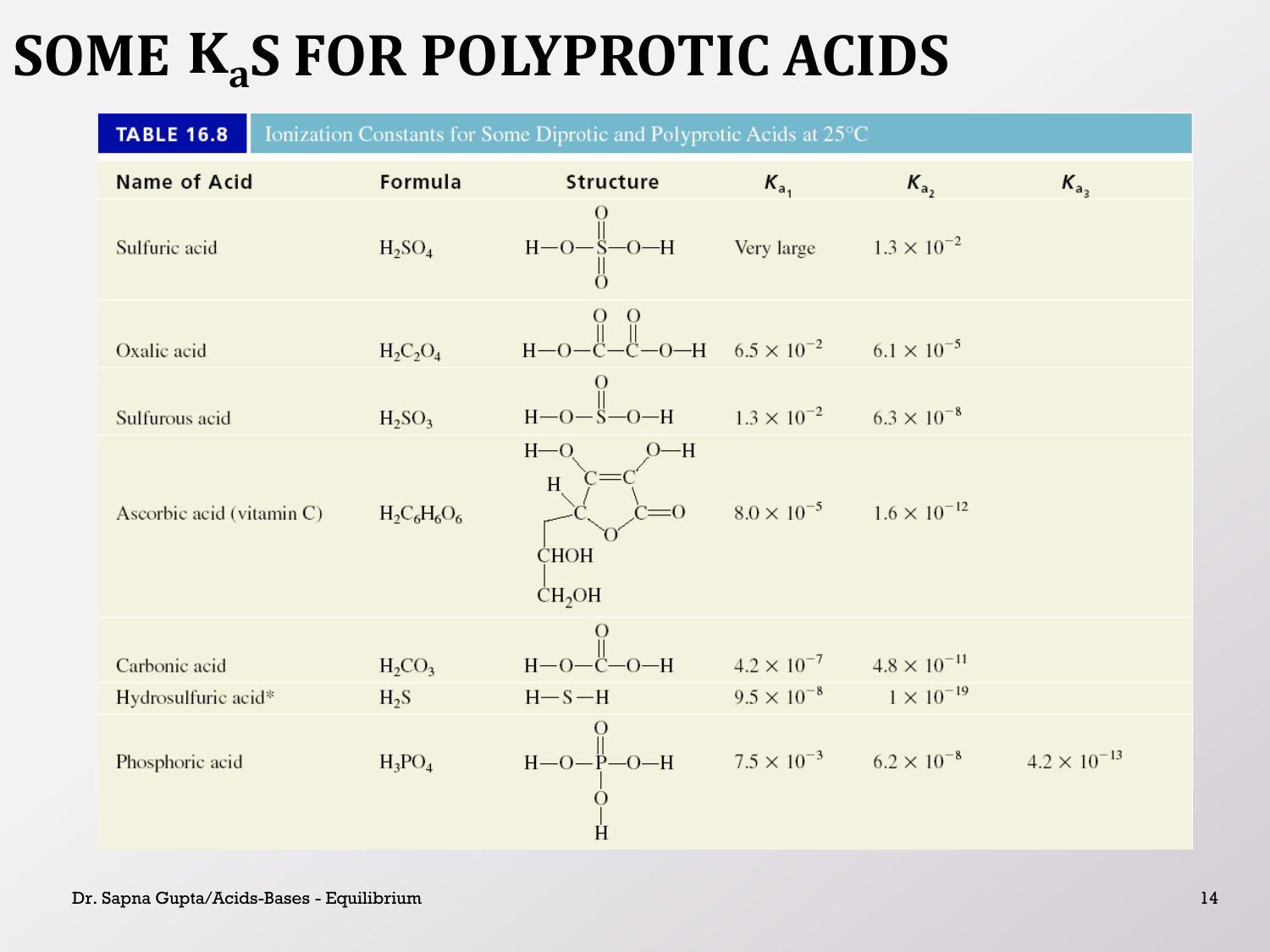### **EXAMPLE: POLYPROTIC ACID pH**

Tartaric acid,  $\rm{H_2C_4H_4O_6}$ , is a diprotic acid used in food products. What is the pH of a  $0.10$   $M$  solution? What is the concentration of the  $\text{C}_4\text{H}_4\text{O}_6{}^2$  ion in the same solution?  $K_{a1} = 9.2 \times 10^{-4}$ ;  $K_{a2} = 4.3 \times 10^{-5}$ .

**Solution:** Find the first and second ionizations…

|             | $H_2A(aq)$ + | $H_2O(l)$ | $H_3O^+(aq)$ | HA <sub>0</sub> (aq) |
|-------------|--------------|-----------|--------------|----------------------|
| Initial     | 0.10         |           |              | O                    |
| Change      | $-X$         |           | $+ x$        | $+ x$                |
| Equilibrium | $0.10 - x$   |           | X            | X                    |

$$
K_{a1} = \frac{\left[H_3O^+\right]\left[HA^-\right]}{\left[H_2A\right]}
$$

Cannot ignore "x"

$$
9.2 \times 10^{-4} = \frac{x^2}{0.10 - x}
$$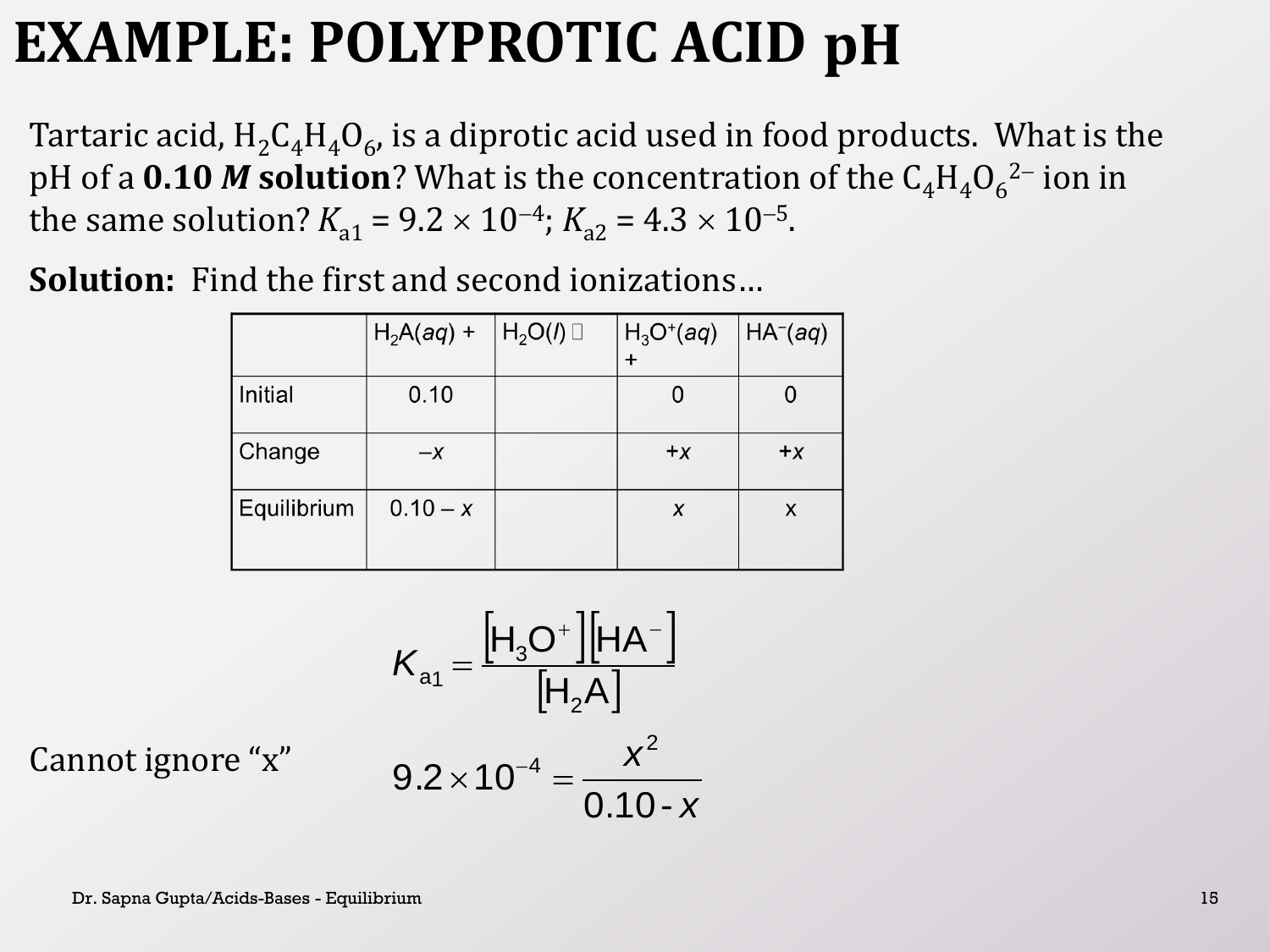### **EXAMPLE:…CONTD….1**

• Use the quadratic equation.

$$
9.2 \times 10^{-4} (0.10 - x) = x^2
$$
  
\n
$$
9.2 \times 10^{-5} - 9.2 \times 10^{-4} x = x^2
$$
  
\n
$$
x^2 + 9.2 \times 10^{-4} x - 9.2 \times 10^{-5} = 0
$$
  
\n
$$
a = 1 \t b = 9.2 \times 10^{-4} \t c = -9.2 \times 10^{-5}
$$
  
\n
$$
x = \frac{-(9.2 \times 10^{-4}) \pm \sqrt{(9.2 \times 10^{-4})^2 - 4(1)(-9.2 \times 10^{-5})}}{2(1)}
$$
  
\n
$$
x = \frac{-(9.2 \times 10^{-4}) \pm (1.92 \times 10^{-2})}{2} = -4.6 \times 10^{-4} \pm 9.6 \times 10^{-3}
$$
  
\n
$$
x = 9.1 \times 10^{-3} \t and \t x = -10 \times 10^{-2}
$$

- At the end of the first acid ionization equilibrium, the concentrations are
	- $[H_3O^+] = 9.1 \times 10^{-3} M$
	- $[HA^-] = 9.1 \times 10^{-3} M$
	- $[H_2A] = 9.0 \times 10^{-4} M$
- Use these to calculate the  $2<sup>nd</sup>$  conc. of hydronium ion.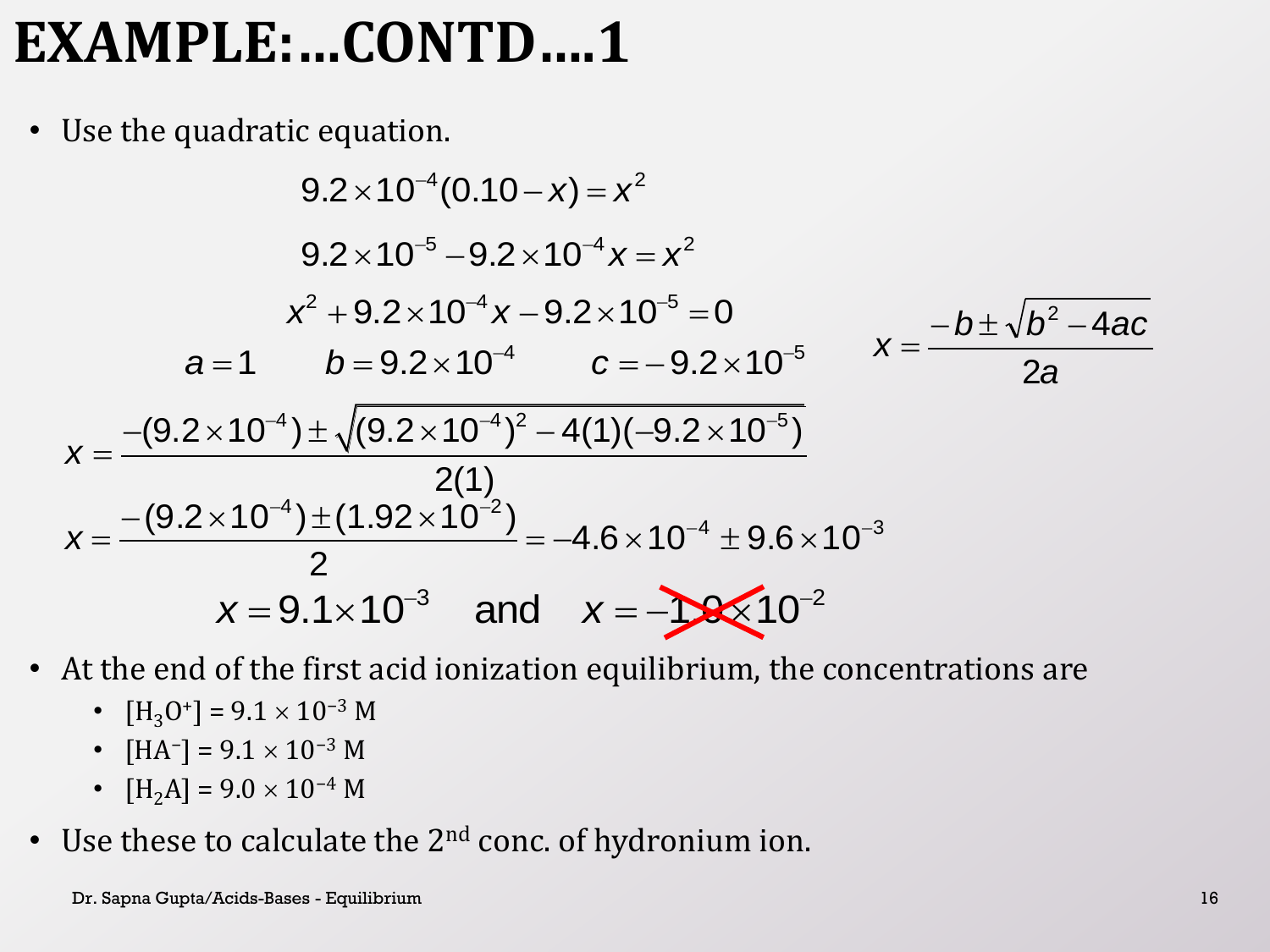#### **EXAMPLE:….CONTD….2**

|             | $HAo(aq) +$  | H <sub>2</sub> O(l) | $H_3O^+(aq) +$ | $A^{2-}(aq)$ |
|-------------|--------------|---------------------|----------------|--------------|
| Initial     | 0.0091       |                     | 0.0091         |              |
| Change      | $-X$         |                     | $+X$           | $+X$         |
| Equilibrium | $0.0091 - x$ |                     | $0.0091 + x$   |              |

$$
K_{a2} = \frac{\left[H_3O^+\right]\left[A^{2-}\right]}{\left[HA^-\right]}
$$
 4.3×10<sup>-5</sup> =  $\frac{(0.0091 + x)x}{(0.0091 - x)}$   
We can assume that  
0.0091 + x ≈ 0.0091 and 0.0091 - x ≈ 0.0091

- So  $x = 4.3 \times 10^{-5}$  M (4.3 x 10<sup>-5</sup> /.0091 x 100% = 0.47%) *so x is insignificant*
- Calculating the final pH.  $[C_4H_4O_6^{2-}] = 4.3 \times 10^{-5} M$

• Use this for pH Dr. Sapna Gupta/Acids-Bases - Equilibrium 17 3  $[HC_4H_4O_6^-] = 9.1 \times 10^{-3} M$  $[H_3O^+] = 9.1 \times 10^{-3} M$ 3  $j=9.1\times10^{-1}$  $[H_2 C_4 H_4 O_6] = 9.0 \times 10^{-4} M$  $_2$ <sup> $_4$ </sup>  $_4$  $_6$  $= 9.0 \times 10^{-7}$  $pH = -log(9.1 \times 10^{-3})$  $pH = 2.04$